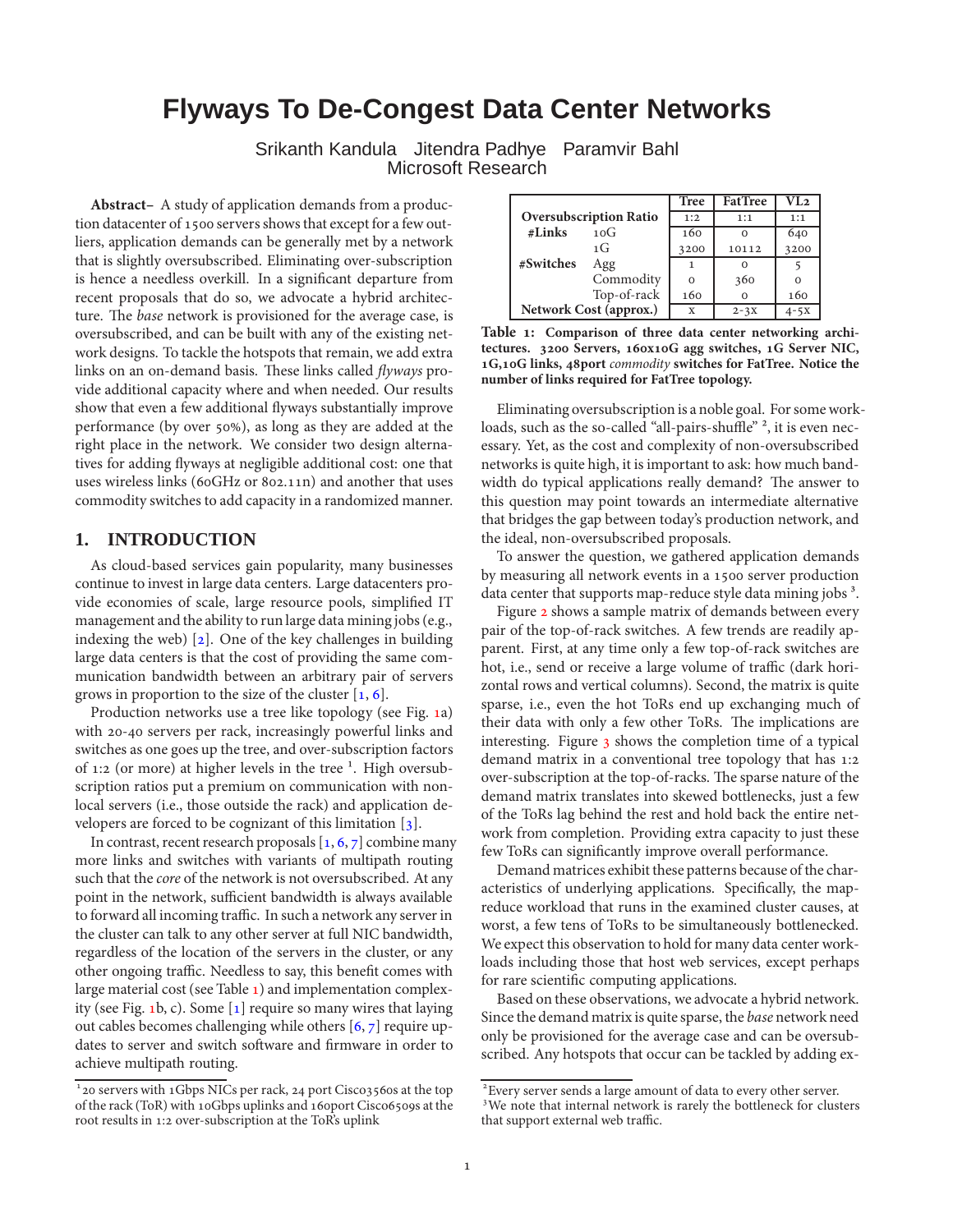<span id="page-1-0"></span>

(a) Conventional Tree (b) FatTree  $[1]$  (c) VL2  $[6]$ Figure 1: Tree, VL<sub>2</sub> and FatTree topologies

tra links between pairs of ToRs that can benefit from it. We call these links flyways. Flyways can be realized in a variety of ways, including wireless links that are set up on demand and commodity switches that interconnect random subsets of the ToR switches. We primarily investigate 6oghz wireless technology for creating flyways. This technology can support short range ( $1$ -10 meters), high-bandwidth ( $1Gbps$ ) wireless links.

We now make several observations about flyways, which we will justify in the rest of the paper. First, only a few flyways, with relatively low bandwidth, can significantly improve performance of an oversubscribed data center network. Often, the performance of a flyway-enhanced oversubscribed network is equal to that of a non-oversubscribed network. Second, the key to achieving the most benefit is to place flyways at appropriate locations. Finally, the traffic demands are predictable at short time scales allowing flyways to keep up with changing demand. We will describe a preliminary design for a central controller that gathers demands, adapts flyways in a dynamic manner, and uses MPLS label switched paths to route traffic.

Wireless flyways, by being able to form links on demand, can distribute the available capacity to whichever ToR pairs need it. Further, the high capacity and limited interference range of 60GHz makes it an apt choice. Though less intuitive, wired flyways provide equivalent benefit. When inexpensive switches are connected to subsets of the ToRs, the limited backplane bandwidth at these switches can be divided among whichever of the many ToR pairs that are connected need it. Wired flyways are more restrictive, only if a ToR pair happen to be connected via one of the flyway switches, will they benefit from a flyway. Yet, they are more likely to keep up with wired speeds (for e.g., as NICs go up to 10Gbps and links go to 40Gbps). Either of these methods performs better than the alternative of spreading the same bandwidth across all racks as much of that will go unused on links that do not need it.

We stress that this flyway architecture is not a replacement for architectures such as VL2 and FatTree that eliminate oversubscription. Rather, our thesis is that for practical traffic patterns one can get equivalent performance from a slightly oversubscribed network (of any design) that is augmented with flyways. Further, flyways can be deployed today on top of the existing tree-like topologies of production data centers and in many cases, flyways are also likely to be cost-effective.

### <span id="page-1-4"></span>**2. THE CASE FOR FLYWAYS**

We examine the traffic demands from a production cluster by instrumenting 1500 servers. Together, these servers comprise a complete data mining cluster that supports replicated distributed storage (e.g., GFS  $[5]$ ) as well as parallel execution of data mining jobs (e.g., MapReduce  $[3]$ ).



<span id="page-1-1"></span>Figure 2: Matrix of Application Demands (normalized) between **Top of Rack Switches. Only a few ToRs are hot and most of their** traffic goes to a few other ToRs.



<span id="page-1-2"></span>Figure 3: Providing some surplus capacity for just the top few **ToRs can signicantly speed up completion of demands.**



<span id="page-1-3"></span>Figure 4: Demand matrices are neither dominated by a few ToR **pairs nor uniformly spread out. None of the ToR pairs contributes** more than 4% of the total (left) and the typical ToR pair is off the mean by 80%. (right).

We collected all socket level events at each of the instrumented servers using the Event Tracing for Windows  $[4]$  framework. Over a few month period our instrumentation collected several petabytes of data. The topology of the cluster is akin to the typical tree topology (see Fig. [a](#page-1-0)). To compute how much traffic the applications have to exchange (i.e., the demands) independent of the topology that the traffic is currently being carried on, we accumulate traffic at the time scale of the applications (e.g., the duration of a job). For the map-reduce application in our data center, we accumulate over a 5 minute period since most maps and reduces finish within that time  $\lceil 3 \rceil$ .

Traffic can be binned into two categories, the traffic between servers in the same rack, and the traffic between servers that are in different racks. As the backplane of the ToR switch has ample capacity to handle the intra-rack traffic, we focus only on the inter-rack traffic which is subject to oversubscription and experiences congestion higher up the tree.

What do the demand matrices look like? If the matrices are uniform, i.e., every ToR pair needs to exchange the same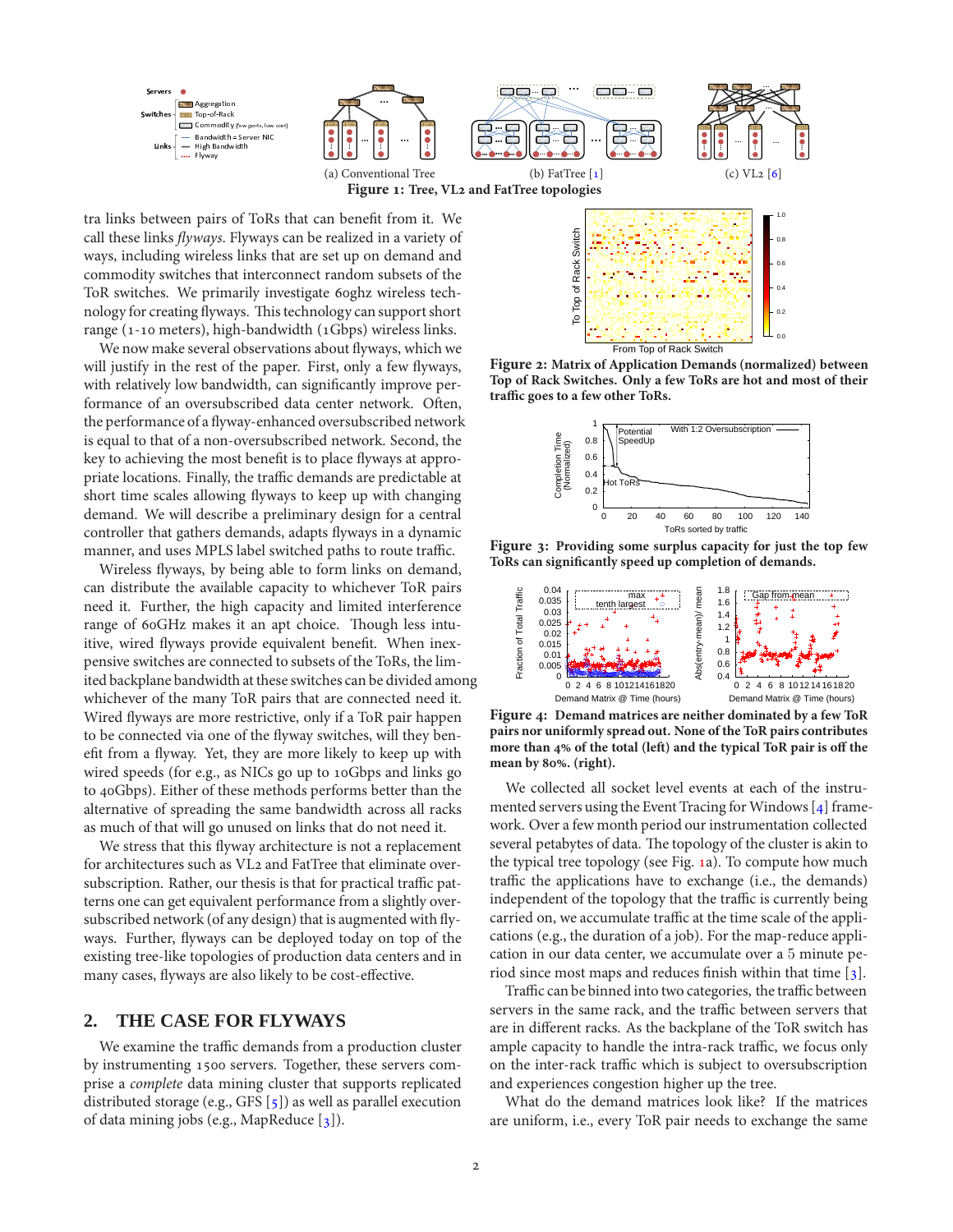

<span id="page-2-0"></span>Figure 5: The hot ToRs, i.e., those that either send or receive a lot of traffic, exchange most of it with just a few other ToRs (left) and **there aren't too many hot ToRs (right)**

amount of traffic, then the solution is to provide uniformly high bandwidth between every pair of ToRs. On the other hand, if only a few ToR pairs consistently contribute most of the total traffic, then the network can be engineered to provide large bandwidth only between these few pairs. We find that neither extreme happens often. Fig. 4 (left) plots the maximum entry in demand matrices of an entire day. The largest entry contributes 0.5% of the total demand on average and never more than 4%. Fig. 4 (right) plots the average gap between a demand entry and the *mean demand*, which is typically 80% of the mean.

Let us now consider the ToR switches that either send or receive large amounts of traffic and examine the fraction of each ToR's traffic that is exchanged with its top few correspondents (other ToRs). Figure 5 shows that among ToR switches that contribute more than 3% of total traffic, i.e., the ToRs that are shown in Fig. 5 left,, the median ToR exchanges more than 55% of its traffic with just 10 other ToRs. This result has several implications. Providing additional capacity between the hot ToR and the other ToR that it exchanges a lot of data with would improve the completion time for that pair. By removing the traffic of this pair from competing with the other traffic at the hot ToR, completion times for the other correspondents improves as well. Even better, since we picked a hot ToR to begin with, speeding up completion of this ToR's demands (i.e., local improvements) will lower the completion time of the entire demand matrix (global impact). It turns out that the number of hot ToRs that need the surplus capacity is small–in a typical demand matrix, the 10 top ToR's account for 95% of the total traffic (see Fig. 5 right).

Suppose we do want to add flyways to provide extra capacity between hot ToRs and some other ToRs that they exchanging traffic with. We need to answer two questions. First, which pairs should one select to get the most speedup? And second, how much capacity does each flyway need to have?

Placing the first flyway between a ToR that is the most congested and another ToR that it exchanges the most data with is clearly the right choice. But subsequent choices are less clear, for example should one place the next flyway at the same ToR or elsewhere? Fig. 6 examines different ways of placing the same number of flyways. Neither spreading flyways too thinly nor concentrating them at the top few ToRs works well. For example, placing one flyway each between the top 50 ToRs and their largest correspondent does not reduce the completion time of the hot ToR enough. Conversely, placing flyways between the top five ToRs and each of their ten largest corre-



<span id="page-2-1"></span>Figure 6: Where to place flyways for the most speedup?



Figure 7: How much capacity should each flyway have?

<span id="page-2-2"></span>spondents does eliminate congestion at the top five only for the sixth ToR to end up as the bottleneck. Achieving a proper balance between helping more ToRs and reducing enough congestion at every one of the hot ToRs obtains the most speedup. (See §3.4 for our algorithm).

How much capacity does each flyway need to have? Suppose we add flyways between the top ten ToRs and each of the five other ToRs that they exchange the most data with (i.e., the best option above to place 50 flyways), Fig. 7 plots how much traffic each flyway needs to support. Most flyways need less than 10% of the ToR's uplink bandwidth to be useful. The reason is that while the ToR's uplink carries traffic to all of the other ToRs, a flyway has to only carry traffic to one other ToR.

The usefulness of flyways stems directly from application characteristics that cause sparse demand matrices. In data centers that support web services, the request traffic is load balanced across servers, each of which in turn assembles a response page by perhaps asking a few other servers to generate parts of the response (e.g., advertisements). The reduce part of map-reduce in data mining jobs perhaps comes closest to being the worst case, with each reducer pulling data from all the mappers. The job is bottlenecked until all the reducers complete. Even then, it is rare to have so many mappers and reduces that all ToRs are congested simultaneously. Though flyways will provide little benefit for demands like the all-pairs shuffler, we believe that a large set of practical applications stand to gain from flyways.

#### **3. REALIZING FLYWAYS**

We present the design of a flyway-based network. We consider both wireless and wired flyway architectures. In case of wireless, we explore both 6oGHz and 802.11n technologies, but 60GHz technology appears better suited for our purposes. Since the 60GHz technology is relatively new, we begin with some background.

#### **3.1 60GHz Background**

Millimeter wavelength wireless communications is an active research topic with rapidly improving technology. Here,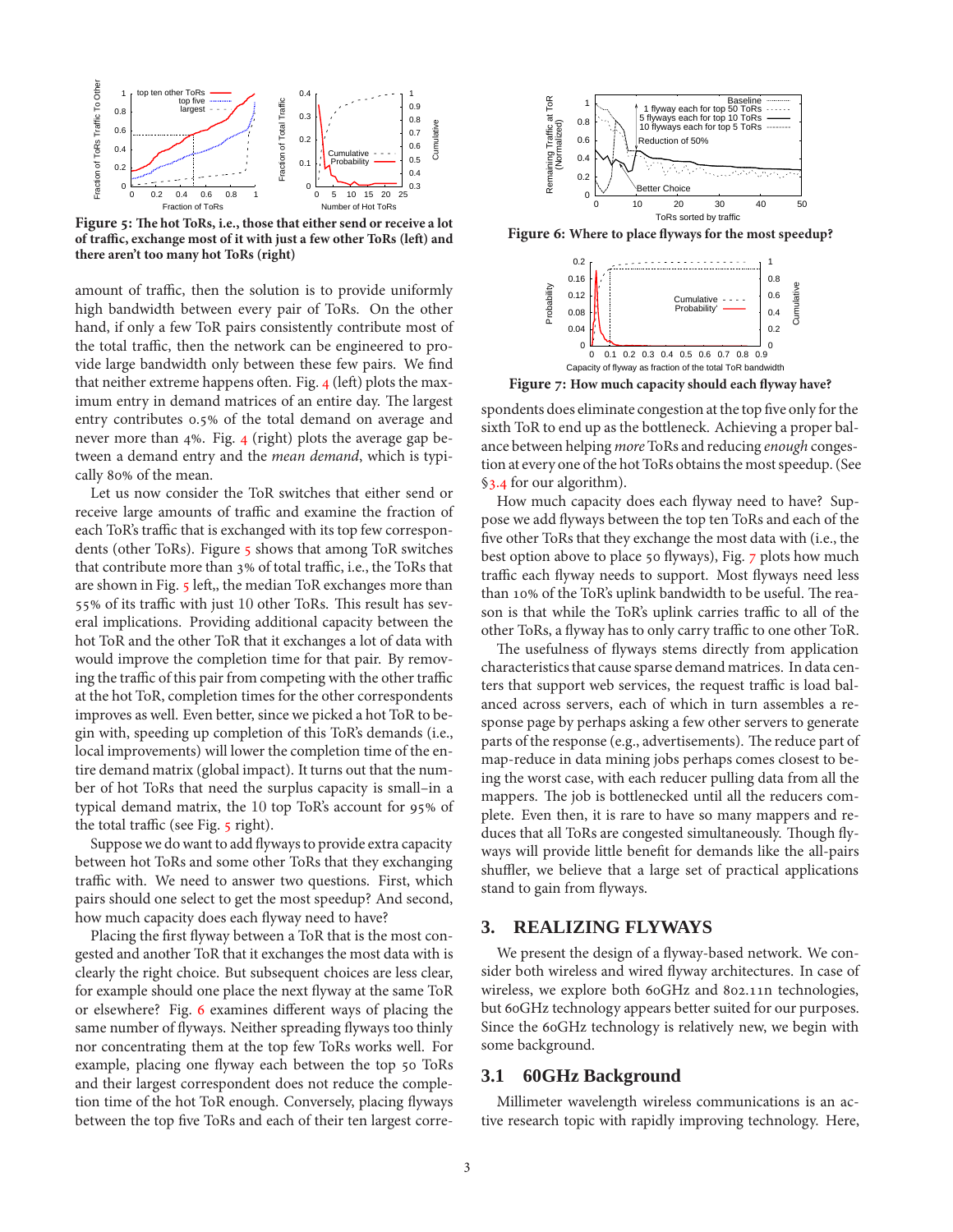we briefly review properties of 60 GHz communications and explain why we believe it is suitable technology for constructing flyways in a data center.

The 60GHz band is a  $7$ GHz wide band of spectrum (57- $64$ GHz) that was set aside as unlicensed by the FCC in 2001. In contrast to the 80MHz wide ISM band at 2.4GHz which supports the IEEE 802.11b/g/n networks, this band of frequency is 88x wide. The higher band width facilitates higher capacity links. For example, a simple encoding that achieves 1 bps/Hz makes possible links with a nominal bandwidth of  $7Gbps$ . The  $802.11b/g/n$  links use far more complex encodings that achieve up to 10 bps per Hz. Most regulators allow 10 to 100 watts of radiated power for transmissions in this band and per Shannon's law, higher transmission power facilitates higher capacity links. Since this band includes the absorption frequency of the oxygen atom, the signal strength falls off rapidly with dis $t$ ance ( $1$ -10 meters). However, in the constrained environs of a datacenter, this short range is helpful; it allows for signicant spatial reuse while being long enough to span tens of racks. The short wavelength of 6oGHz (5 mm) facilitates compact antennas. From the Frii's law, the effective area of an antenna decreases as frequency squared. Thus, a one-square inch antenna can provide a gain of  $25$ dBi at 60GHz  $[10]$ . Taken together, these characteristics allow placing one or more 60GHz devices atop each of the racks in a datacenter to provide surplus link capacity, spatial reuse and viable range.

Numerous startups (SiBeam [10], Sayana [9]) have demonstrated prototype 60GHz devices that sustain data rates of 1- $15Gbps$  over a distance of 4 to 10 meters with a power draw between 200mw to 10 watts. Fig. 8 shows a prototype SiBeam device. The typical usage scenario for 60GHz networks, so far, has been to replace the wires connecting home entertainment devices and a few industry standards (WiGig  $[12]$ , Wireless HD  $[13]$ ) support this usage.

Existing 60GHz devices are usable in datacenters today. Given standard equipment racks that are 24 inches wide, their range of a few meters allows communication across several racks (see Figure 9[\)](#page-3-1). The small power draw ( $\lt$ 10W) and the form factor of the devices  $(2-3$  cubic inches) allows easy mounting on top of racks. Some devices include electronically steerable phasedarray antennas that form beams of about 60 degrees and can be steered within milliseconds. Further customization of MAC and PHY layers for data center environment (e.g. more sophisticated encodings that provide more bits/Hz, higher power etc.) would result in greater cumulative capacity.

Needless to say, some challenges remain. First, due to the absorption characteristics and also because 60GHz waves are weakly diffracted  $[11]$ , non-line of sight communication remains difficult to achieve. This is less of a problem in a data center environment where antennas can be mounted atop the racks and out of the way of human operators. Second, the technology to build power amplifiers at these high frequencies is still in flux. Until recently, amplifiers could only be built with Gallium-Arsenide substrates (instead of silicon) causing 60GHz radio front ends to be more expensive  $[11]$ . Recent advances in CMOS technologies have allowed companies like



<span id="page-3-0"></span>Figure 8: 60GHz wireless NIC. Courtesy SiBeam.

|    | $+$ $+$ $+$   |                        |
|----|---------------|------------------------|
|    |               | $\mathcal{N}_{\infty}$ |
|    | <b>6</b> Feet |                        |
| ဨ  |               | ı                      |
| ×. |               | $\epsilon$             |
|    |               |                        |

<span id="page-3-1"></span>Figure 9: View from top of a (partial) data center. Each box represents a 24x48 inch rack, which are arranged in rows of ten. The circle represents the 10m range of a 60GHz device mounted atop a rack in the center, which contains about 70 other racks.

SiBeam and Sayana to develop 6oGHz devices using silicon which lowered prices and reduced power draw.

## **3.2 Flyway links**

Wireless: One can construct wireless flyways by placing one or more devices atop each rack in the datacenter. To form a flyway between a pair of ToRs, the devices atop the corresponding racks create a wireless link. The choice of technology affects the available bandwidth, the number of channels available for spatial re-use, interference patterns and the range of the flyway. The antenna technology dictates the time needed to setup and tear down a flyway. We evaluate a few of these constraints in  $\S$ 4 and defer others to future work.

**Wired:** We suggest that wired flyways be constructed by using additional switches of the same make as today's ToR switches that inter-connect random subsets of the ToR switches. For e.g., one could use Cisco 3560 switches to inter-connect 20 ToRs with 1Gbps links each. To keep links short, we have the flyway switches preferentially connect racks that are close by in the datacenter (see Fig.  $9$ [\)](#page-3-1).

Regardless of which of the above technologies one uses for flyways, the additional cost due to flyways is a small fraction of today's network cost. From Table 1[,](#page-0-0) we note that adding a few tens of flyway switches, a few hundreds of 1G links or a few wireless devices per ToR increases cost marginally.

The two classes of flyways are qualitatively different. When deploying wired flyways, one does not have to worry about spectrum allocation or interference. At the same time, their random construction constrains wired flyways; ToR pairs that exchange a lot of traffic and can benefit from surplus capacity might end up without a wired flyway.

We do note however that either method of flyway construction is strictly better than dividing the same amount of bandwidth uniformly across all pairs of ToRs. Rather than spread bandwidth uniformly and have much of it wasted, as would happen when the demand matrix is sparse, flyways provide a way to use the spare bandwidth to target the parts of the demand matrix that can benefit the most from surplus capacity.

#### **3.3 A Network with Flyways**

We propose to use a central controller to gather estimates of demands between the pairs of ToRs. The information can be gathered from lightweight instrumentation at the end servers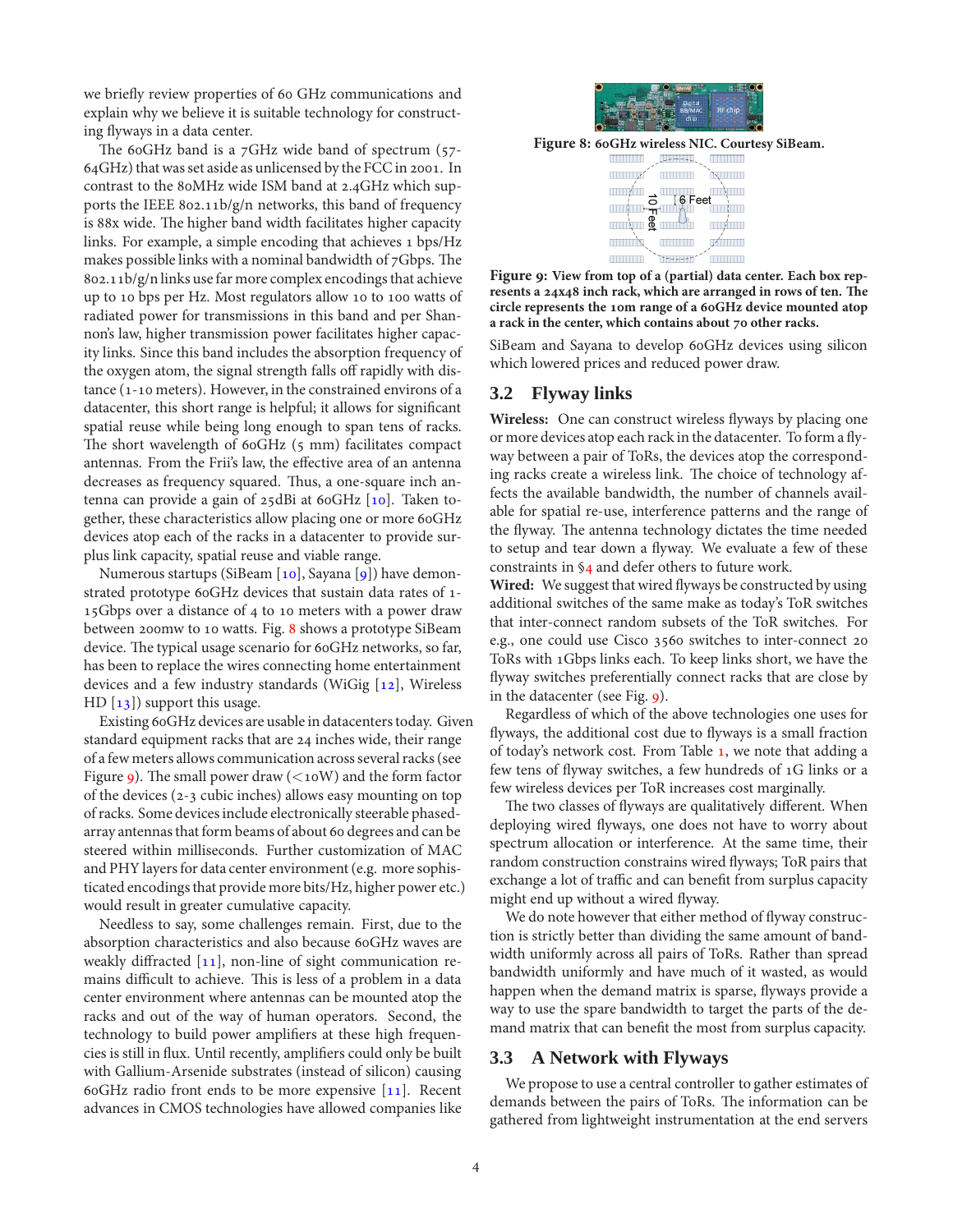

<span id="page-4-2"></span>themselves or by polling SNMP counters at switches. Using these estimates, the controller periodically runs the placement algorithm (see  $\S$ 3.4) to place the available flyways.

The topology of a flyway-based network is dynamic, and requires multipath routing. Towards this end, we leverage ideas from prior work that tackles similar problems  $[1, 6, 8]$  $[1, 6, 8]$  $[1, 6, 8]$  $[1, 6, 8]$ . The controller determines how much of the traffic between a pair of ToRs should go along the base network or take a flyway from the sending ToR to the receiving ToR, if one exists. The ToR switch splits traffic as per this ratio by assigning different flows onto different MPLS label switched paths. We note that only a few flyways, if any, are available at each ToR. Hence, the number of LSPs required at each switch is small and the problem of splitting traffic across the base and flyways that are one hop long is significantly simpler than standard multipath routing.

### <span id="page-4-0"></span>**3.4 Placing Flyways Appropriately**

The problem of creating optimal flyways can be cast as an optimization problem. Given  $D_{ij}$  demand between ToRs  $i, j$ and  $C_l$  the capacity of link l, the optimal routing is the one that minimizes the maximum completion time:

 $\min$  max  $\frac{D_{ij}}{2}$ rij  $\left(1\right)$ such that  $\sum$ l∈incoming  $r_{ij}^l$  –  $\sum$ l∈outgoing  $r_{ij}^l \quad = \quad$  $\sqrt{2}$  $\int$  $\mathcal{L}$  $D_{ij}$  at ToR j  $-D_{ij}$  at ToR i 0 at all other ToRs  $\sum$ ij  $r_{ij}^l \quad\leq\quad C^l \quad\forall\,\text{ links } l$ 

where  $r_{ij}$  is the rate achieved for ToR pair  $i, j$  and  $r_{ij}^l$  is the portion of that pair's traffic on link  $l$ .

Computing the optimal flyway placement involves suitably changing the topology and re-solving the above optimization problem. For example, we could add all possible flyways and the constraint that no more than a certain number can be simultaneously active or that none of the flyways can have a capacity larger than a certain amount. Not all the variants of the above optimization problem are tractable. Instead, our results are based on a procedure that adds one flyway at a time, solves the above optimization problem and then greedily adds the flyway that reduces completion times the most. This procedure is not optimal and improving it is future work.

#### <span id="page-4-1"></span>**4. PRELIMINARY RESULTS**

We now present simulation results that demonstrate the value of flyways under different settings. The simulations are driven from the demand matrices obtained from a production datacenter as described in  $\S$ 2. The 1500 servers in the produc-

<span id="page-4-3"></span>

<span id="page-4-4"></span>Number of flyways Number of 24-port flyway switches

<span id="page-4-5"></span>Figure 13: With Technology Constraints: (left) wireless flyways that are no longer than 10m (right) wired flyways that can only **provide capacity among the randomly chosen subset**

tion network have 1Gbps interfaces and are divided among 75 racks with 20 servers per rack. Hence, in the simulations here, we evaluate different ways of inter-connecting the 75 ToR switches. We route the observed demands with the constraint that traffic in or out of a ToR cannot exceed 20Gbps. Our primary metric is the completion time of the demands (CTD), which is defined as the maximum completion time of all the flows in that demand matrix. For ease of comparison, we report the normalized completion times where,

$$
Normalized CTD = \frac{CTD}{CTD_{ideal}},
$$

and  $CTD_{ideal}$  is the completion time with the ideal, nonoversubscribed network. As we present results from different ways of adding flyways to a 1:2 oversubscribed tree network, note that the baseline has  $CTD = 2$  and obtaining a  $CTD = 1$  implies that with flyways, the network has routed demands as well as the ideal, non-oversubscribed network.

For simulations in this section, we will assume that wireless links are narrow beam, half-duplex and point-to-point. We will ignore antenna steering overhead. We will also assume that given the narrow beamwidth, the limited range and the wide spectrum band available at 60 GHz, the impact of interference is negligible.

#### **4.1 Benefit of using flyways**

Figure 10 shows the median normalized CTD (error bars are  $25'$ th and  $75'$ th percentiles) for different numbers of flyways added to a 1:2 oversubscribed tree topology. Each flyway has a bandwidth of 1Gbps. The simulations were run over a day's worth of demand matrices.

Without any flyways, the median completion time of the tree topology is twice that of the ideal topology. As more flyways are added the difference between the two topologies narrows. The take-away from this figure is that with just 50 flyways, the median CTD with flyways is within  $13\%$  of that from an ideal topology. Observe that the potential cost for establishing flyways is negligible compared to that of the ideal topolo